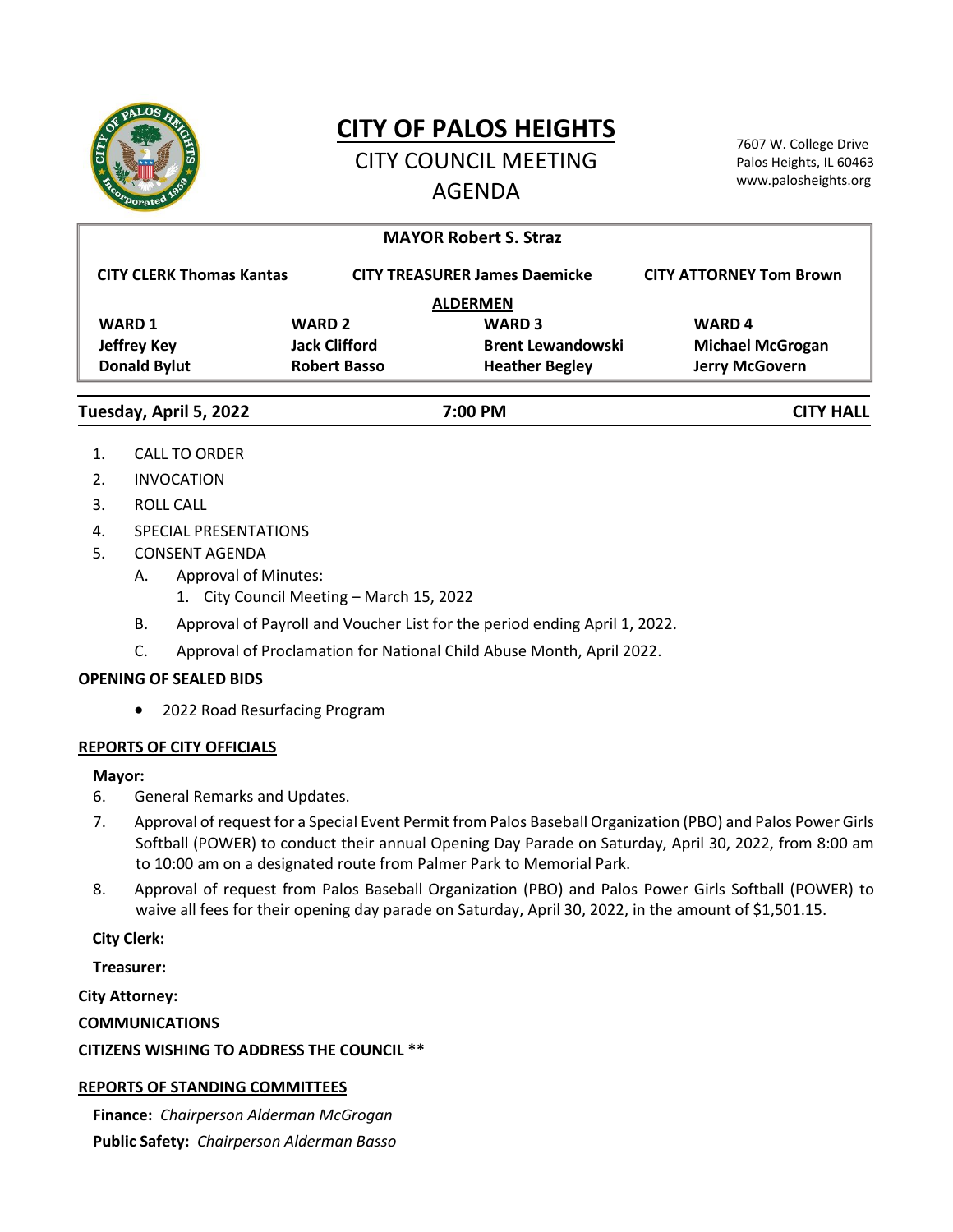#### **Municipal Grounds and Property:** *Chairperson Alderman Begley*

- 9. Motion to approve the purchase of a 2022 Ford Explorer from Kunes Auto Group to replace the current Administrative vehicle, 2007 Chevy Impala and the Channel 4 vehicle, 2011 Chevy Tahoe in the amount of \$27,293.00. Purchase to be made utilizing the Suburban Purchasing Cooperative for vehicles.
- 10. Motion to approve the purchase of an 18,000 lb. vehicle lift from Rotary in the amount of \$30,378.27 under the Sourcewell Purchasing Cooperative, contract #061015-RRL.
- 11. Motion to request declaration of the following equipment as surplus to be sold on Ibid:
	- i. Mueller B-100 Water Main Tapping Machine
	- ii. Hydraulic Cast Iron Pipe Cutter
- 12. Motion to approve the Republic Services Contract Renewal. The current contract expires on August 31, 2022, and the renewal would extend the current contract for an additional (5) five-year period.
- 13. Announcement: The City of Palos Heights, in conjunction with Lake Katherine Nature Center & Botanic Gardens (Lake Katherine), are hosting a Public Information Meeting for the Cal-Sag Trail Link & Trailhead Parking Improvement Project at Lake Katherine on Wednesday, May 4th, 2022. The purpose of the meeting is to provide project information and seek public comments on the proposed improvements as part of the Phase I Engineering and Environmental Studies. The goal of this project is to increase parking capacity for Cal-Sag Trail users at Lake Katherine. The proposed improvement generally consists of constructing a new 52 stall permeable paver parking lot adjacent to the existing Lake Katherine surface parking lot as well as a turn-around. Improvements will also be made to the interface of the Cal-Sag Trail with the existing and proposed parking lots to improve safety and accessibility for trail users. Notifications of the Public Information Meeting will be posted in the Regional Newspaper, around the Lake Katherine Nature Center, on the City and Lake Katherine websites, and on the City's Facebook page.

#### **Planning and Zoning:** *Chairperson Alderman McGovern*

**Recreation:** *Chairperson Alderman Key*

**Roads and Construction:** *Chairperson Alderman Clifford*

**License, Permits & Franchises:** *Chairperson Alderman Lewandowski*

#### **Water and Sewer:** *Chairperson Alderman Bylut*

- 14. Motion to approve payment for professional services for the 10 CIP Engineering in the month of January with Strand Associates, Inc. in the amount of \$5,889.64.
- 15. Motion to approve payment for professional services for the 2MG Water Reservoir Recond from January 8 to February 4, 2022 with Lockwood, Andrews & Newnam, Inc. in the amount of \$9,465.00.
- 16. Motion to approve a change order to Lockwood, Andrews & Newnam, Inc. for professional services relating to MWRD permitting for the Menominee Lift Station Rehabilitation Project in the amount of \$3,080.00.
- 17. Motion to approve construction engineering services for the Menominee Lift Station Rehabilitation Project to Lockwood, Andrews & Newnam, Inc. in the amount of \$17,110.00.

#### **REPORTS OF SPECIAL COMMITTEES**

**Business/Economic Development:** *Chairperson Alderman Key*

**Cable TV:** *Chairperson Alderman McGovern*

#### **OLD BUSINESS**

## **CITIZENS WISHING TO ASK QUESTIONS REGARDING THIS EVENING'S BUSINESS\***

**NEW BUSINESS**

**EXECUTIVE SESSION**